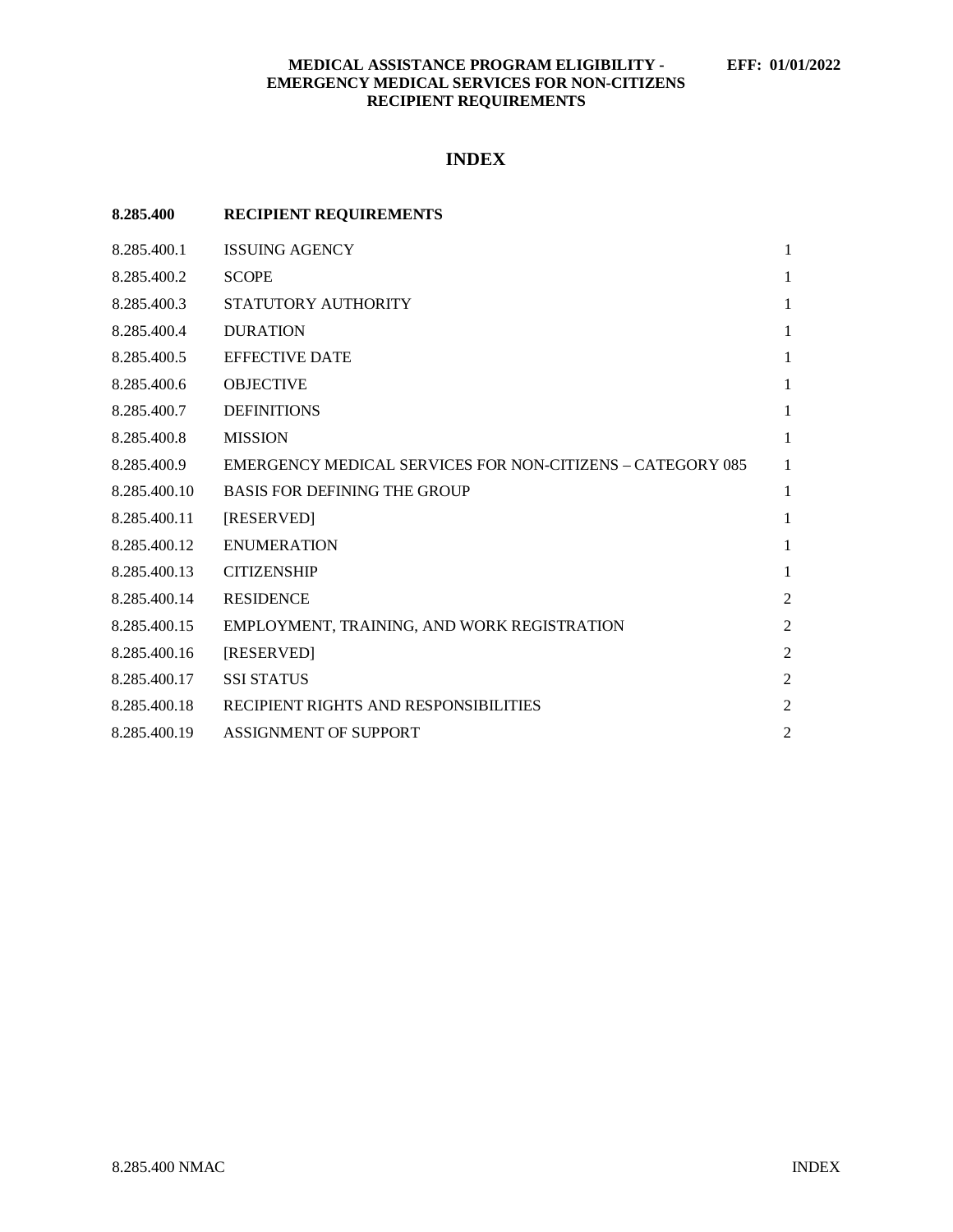#### **MEDICAL ASSISTANCE PROGRAM ELIGIBILITY - EFF: 01/01/2022 EMERGENCY MEDICAL SERVICES FOR NON-CITIZENS RECIPIENT REQUIREMENTS**

**TITLE 8 SOCIAL SERVICES**

## **CHAPTER 285 MEDICAL ASSISTANCE PROGRAM ELIGIBILITY – EMERGENCY MEDICAL SERVICES FOR NON-CITIZENS PART 400 RECIPIENT REQUIREMENTS**

<span id="page-1-0"></span>**8.285.400.1 ISSUING AGENCY:** New Mexico Human Services Department (HSD). [8.285.400.1 NMAC - Rp, 8.285.400.1 NMAC, 1/1/2014]

<span id="page-1-1"></span>**8.285.400.2 SCOPE:** The rule applies to the general public. [8.285.400.2 NMAC - Rp, 8.285.400.2 NMAC, 1/1/2014]

<span id="page-1-2"></span>**8.285.400.3 STATUTORY AUTHORITY:** The New Mexico medicaid program and other health care programs are administered pursuant to regulations promulgated by the federal department of health and human services under Title XIX of the Social Security Act as amended or by state statute. See NMSA 1978, Section 27-1- 12.

[8.285.400.3 NMAC - Rp, 8.285.400.3 NMAC, 1/1/2014]

<span id="page-1-3"></span>**8.285.400.4 DURATION:** Permanent.

[8.285.400.4 NMAC - Rp, 8.285.400.4 NMAC, 1/1/2014]

<span id="page-1-4"></span>**8.285.400.5 EFFECTIVE DATE:** January 1, 2014, unless a later date is cited at the end of a section. [8.285.400.5 NMAC - Rp, 8.285.400.5 NMAC, 1/1/2014]

<span id="page-1-5"></span>**8.285.400.6 OBJECTIVE:** The objective of this rule is to provide specific instructions when determining eligibility for the medicaid program and other health care programs. [8.285.400.6 NMAC - Rp, 8.285.400.6 NMAC, 1/1/2014]

## <span id="page-1-6"></span>**8.285.400.7 DEFINITIONS:** [**RESERVED**]

<span id="page-1-7"></span>**8.285.400.8 MISSION:** To transform lives. Working with our partners, we design and deliver innovative, high quality health and human services that improve the security and promote independence for New Mexicans in their communities.

[8.285.400.8 NMAC - N, 1/1/2014; A, 5/1/2020]

<span id="page-1-8"></span>**8.285.400.9 EMERGENCY MEDICAL SERVICES FOR NON-CITIZENS - CATEGORY 085:** Certain non-citizens who are undocumented or who do not meet the qualifying immigration criteria specified in 8.200.410 NMAC, but who meet all eligibility criteria for the following medical assistance categories of eligibility (COEs): other adults (COE 100), parent/caretaker (COE 200), pregnant women (COE 300), pregnancy-related services (COE 301), children under age 19 (COEs 400, 401, 402, 403, 420, and 421) or supplemental security income (COEs 001, 003, and 004) can receive coverage for emergency services. See 42 CFR Section 440.225. [8.285.400.9 NMAC - Rp, 8.285.400.9 NMAC, 1/1/2014; A, 5/1/2020; A, 1/1/2022]

<span id="page-1-9"></span>**8.285.400.10 BASIS FOR DEFINING THE GROUP:** The definition of an emergency medical condition is found at 8.325.10.13 NMAC.

[8.285.400.10 NMAC - Rp, 8.285.400.10 NMAC, 1/1/2014; A, 5/1/2020]

## <span id="page-1-10"></span>**8.285.400.11** [**RESERVED**]

<span id="page-1-11"></span>**8.285.400.12 ENUMERATION:** A non-citizen applicant is exempt from the requirement to provide a social security number (SSN). If the applicant is found eligible for coverage of emergency services, the claims are paid using an eligibility system generated identification number. [8.285.400.12 NMAC - Rp, 8.285.400.12 NMAC, 1/1/2014; A, 5/1/2020]

<span id="page-1-12"></span>**8.285.400.13 CITIZENSHIP:** An applicant must be a non-citizen who is undocumented or who does not meet the qualifying immigration criteria specified in 8.200.410 NMAC*.* Per 42 CFR 440.255(c), effective January 1, 1987, non-citizens who are not lawfully admitted for permanent residence in the United States or permanently